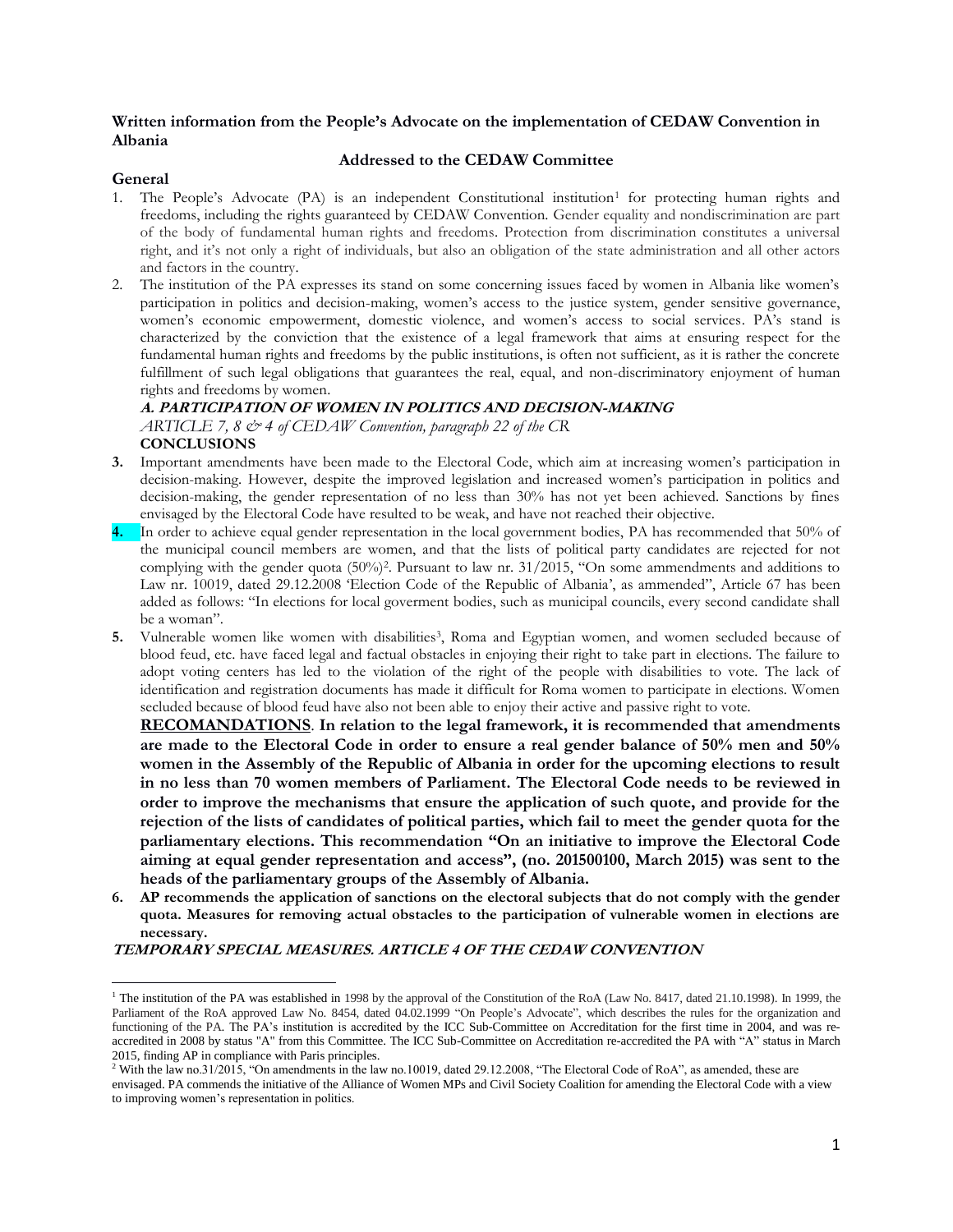#### **Conclusions**

- **7.** PA commends the temporary special measures taken in the field of women's participation in politics and decisionmaking, employment, vocational training, housing, social services, education, etc., which were also presented in the state report on the implementation of the CEDAW Convention. However, regardless of these measures, there is no yet any regular monitoring or assessment of their impact on women.
- **8. Recommendations. Temporary special measures are recommended to be taken in all areas and their impact on women is recommended to be regularly monitored by the relevant authorities like the Central Election Commission, MSWY, MoJ, Ministry of Education and Sports, etc. B. WOMEN'S ACCESS TO THE JUSTICE SYSTEM<sup>4</sup> . ARTICLE 2 OF THE CEDAW CONVENTION.**

#### **Legal aid. Legal framework and its implementation.**

- 9. The Law on Legal Aid (2008), as amended<sup>5</sup>, expands the circle of beneficiaries, giving the right to benefit legal aid to those who: "c) need to protect their rights by filing a lawsuit, but cannot afford the court fees, and fees for court notifications and other court services. In this case, the applicant must prove that he/she: i) is part of a social protection program or meets the criteria to be part of one; or ii) is a victim of DV or victim of human trafficking in relevant court cases<sup>6</sup>.
- 10. The Constitutional Court (CC) by its Decision no. 7, dated 27.2.2013<sup>7</sup> concluded that there are no obstacles for a judge to investigate or exempt the plaintiff from paying the court tariff, when he/she finds that the plaintiff cannot afford such tariffs. The Constitutional Court says that this is achieved by the Court through reviewing the presented documentation which proves that the citizen is unable to pay.
- 11. De facto situation. In 2015, the People's Advocate has received 12 requests for free legal aid. The requests were forwarded to the State Commission on Legal Aid at the Ministry of Justice and the requestors were notified accordingly in writing. The Commission has handled these requests in accordance with Law No.10039 date 22.12.2008 "On the Legal Aid". However, we receive complaints about delays by the State Commission on Legal Aid in reviewing requests for free legal aid by the public.<sup>8</sup>.
- 12. Lack of legal aid effects the enjoying by women of the rights covered from CEDAW. PA raises its concern that although several years have passed since the establishment of the SCLA, the number of beneficiaries of legal aid is small. Regardless of the SCLA declared priorities in relation to benefits from legal aid, the number of Roma women, Egyptian women, women with special needs, women victims of DV, trafficked women, and women who have faced discrimination, who can benefit from the services, remains limited. Thus, in the first half of 2014, only two women victims of DV have received legal aid from the SCLA. This has been recognized also in the Fourth National Periodical Report<sup>9</sup> on the implementation of the CEDAW Convention, clearly stating the problems faced with the legal aid.
- 13. Lack of legal information, following complex procedures and collecting the required documents costs money and time, which discourages women, especially women who are part of groups with special needs to apply for legal assistance from the SCLA.
- 14. The lack of local legal clinics and their services has had an impact on the access that women from different districts have to justice. The regional offices of the PA claim that some of the citizens' complaints are also about lack of free legal aid<sup>10</sup>. Only in May 2016 was the legal clinic opened, representing the first state office, funded by the State Commission on Legal Aid.
- 15. The transparency of the SCLA activities with regard to its decision-making on the applications for benefits, funds allocated by the state budget to legal aid, contracts signed with lawyers and the NPOs that offer the service, is not in

 $\overline{\phantom{a}}$ <sup>4</sup>An analysis of this case was also referred to in Article 15 of the CEDAW Convention, and paragraphs 14, 15 and 27 of the CR of the CEDAW Committee.

 ${}^{5}$ Law No. 143/2013, "On amendments to Law No.10039, dated 22.12.2008, "On legal aid".

<sup>6</sup>The People's Advocate has given his recommendations to the Parliamentary Law Committee on the amendments made to Law No.10039, dated 22.12.2008, "On legal aid", suggesting the inclusion of the victims of trafficking and DV as entitled to legal aid.

The case was about "Evaluation of the constitutionality of article  $11/2$ , of the Law No. 9975, dated 28.07.2008, "On national taxes", as amended; Abrogation of the Instruction of the Minister of Finance and Minister of Justice No. 991/3, dated 02.03.2010, "On amendments to Instruction No. 13, dated 12.02.2009, "On establishing service tariffs for procedures and services offered by the judicial administration, MJ, Prosecutor's Office, Notaries, and the Immovable Property Registration Office" as non-compliant with the Constitution; the final interpretation of Article 155 of the Constitution in relation to the implementation of Law No. 9975, dated 28.07.2008 "On national taxation", as amended, on the basis of affordability". The case was brought by Pogradec District Court, Tirana District Court, and CLCI.

<sup>&</sup>lt;sup>8</sup> PA, Annual Report on the Activity of the People's Advocate, 1 January-31 December 2015.

<sup>&</sup>lt;sup>9</sup> The Fourth Periodic Report of the Albanian state on the Convention "On Elimination of all Forms of Discrimination against Women" approved by CMD No. 806, date 26.11.2014. Official Gazette of the RoA No.187/2014, p.10184 (4 cases/ 2013; 2 cases in the first half of the year 2014 – one Albanian citizen and one foreign citizen)

<sup>&</sup>lt;sup>10"</sup>People's Advocate, Periodical Publication of the People's Advocate, no.1, November 2014, p. 23.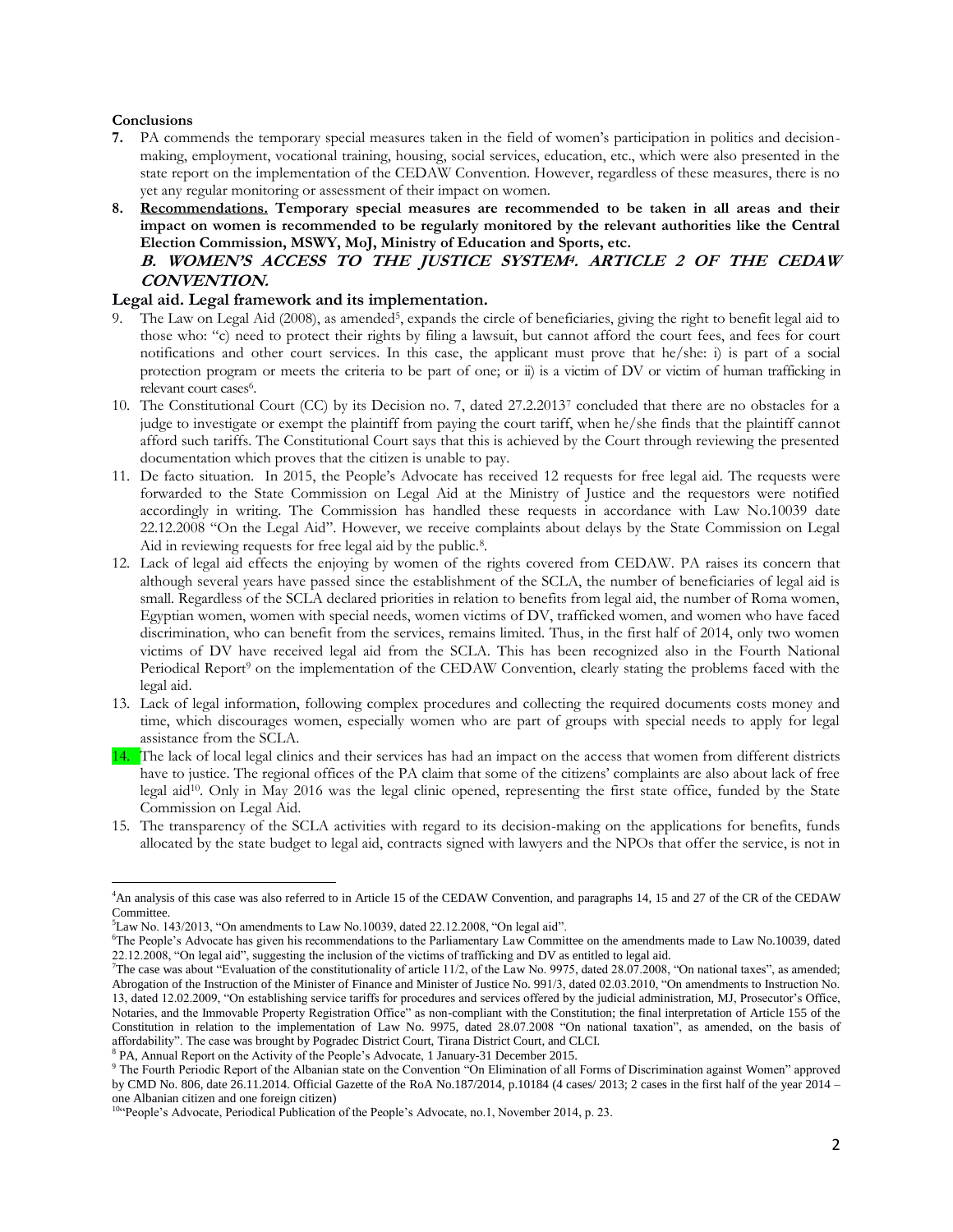due level<sup>11</sup>. There are no data accessible for the citizens in the website of the MoJ to make the activity of the SCLA public.

16. PA signed an agreement of cooperation<sup>12</sup> with the SCLA in June 2012, through which the SCLA committed itself to assess and process cases referred by the PA in line with the law and secondary legislation, aiming at offering primary and secondary legal aid to vulnerable groups, which fulfill the criteria in accordance with the law. In the case of victims of violence in family relations and victims of human trafficking, PA has referred the relevant cases also to NPOs which offer services to these target groups.

### **RECOMMANDATIONS**

- **17. Increased efficiency of the SCLA for raising the number of cases where primary or secondary legal aid is offered<sup>13</sup> . The establishment and functioning of the local legal clinics would significantly contribute to provide assistance in preparing applications for legal aid and the required documentation<sup>14</sup> and would stand for meeting the standards for available legal aid across the country.**
- **18. SCLA is recommended to strengthen it's orientation towards contracting non-profit organizations that offer free legal aid for these target groups, aiming at increasing the number of beneficiaries, and the quality of services by trained lawyers.**
- **19. Increased transparency of the SCLA activities, with regard to the number of applicants, and the number of beneficiaries, identified by gender, relation with any minority, disability, etc. This would also contribute to increasing the level of awareness of the citizens, including women, about the free legal aid available.**

**Failure to execute final court decisions**

20. **Failure to execute final court decisions related with the regulation of divorce consequences** like the children's custody, parent's rights to see their children, or their obligation to pay alimony has a particular impact on women, because according to NPO reports15, it is mostly women, who are given by the court the right to raise and educate children after divorce.

### **RECOMMANDATIONS**

- **21. Increased effectiveness on the part of the Bailiff Service, Police and other relevant institutions, which have a role in the execution of final court decisions on these issues.**
- **22. Positive measures to be taken by the state for guaranteeing children's alimony by the former husband are necessary. "Meanwhile, employment strategies could be developed for these persons in order to secure the payment of alimony, or compensation strategies, where the state can guarantee this payment and the debtor can pay his obligation to the state at a later time"<sup>16</sup> .**
- **23. In cases of failure to execute final court decisions which require state institutions to pay the winning party in cash,** the state institutions justify themselves with the lack of funds and commit to make payments in installments depending on their financial resources and Instruction no. 2, dated 18.08.2011, "Execution of monetary obligations of state budget institutions to the Treasury", issued by the Council of Ministers. PA addressed the Constitutional Court asking for the abrogation of this Instruction as noncompliant with the Constitution. The Constitutional court decided to abrogate its letter (d) of paragraph 7 as noncompliant with the Constitution. The instruction was entirely abrogated by the Council of Ministers.

## **RECOMMANDATIONS**

 $\overline{\phantom{a}}$ 

- *24.* The accounts of debtor state budget institutions are recommended to be seized and fines to be imposed on their leaders in order for citizens, including women, to effectively enjoy their rights.
- **25. Complaints addressed to the PA show that the obligations set by final court decisions on return of women employees**, who enjoy the status of civil servants, to their previous job have not been met under the

<sup>&</sup>lt;sup>11</sup>See the report on the "Implementation of measures envisaged in the EU Recommendation 6, 7, 10, 11 and 12 to Albania, which relate to the scope of the PA work and to its activity related to the respective recommendations, during January-June 2012", Tirana, July 2012, pg. 6.  $12$ During 2012, the PA received 55 requests for legal service in total from citizens, including women who claimed that they had no possibility to

hire private lawyers. 39 requests for free legal aid services were submitted to PA in 2013.

 $13$ See the report on the "Implementation of measures envisaged in the EU Recommendation 6, 7, 10, 11 and 12 to Albania, which relate to the scope of the PA work and to its activity related to the respective recommendations, during January-June 2012", Tirana, July 2012, pg.6, <http://www.avokatipopullit.gov.al/sites/default/files/ctools/Raport%20i%20vecante%20masat%20e%20BE.pdf>

 $14$ Law No. 143/2013, "On amendments to Law No.10039, dated 22.12.2008, "On legal aid", Article 12/1, p. 2, "Local legal clinics". <sup>15</sup>[www.qag-al.org](http://www.qag-al.org/)

<sup>&</sup>lt;sup>16</sup>Prof.Dr.Av.Aurela Anastasi, "In margine al Sinodo 2014", 'The execution of court decisions with regard to the payment of alimony in favor of the children in cases of divorce. (The case of Albania)', Bari 2014, p.44.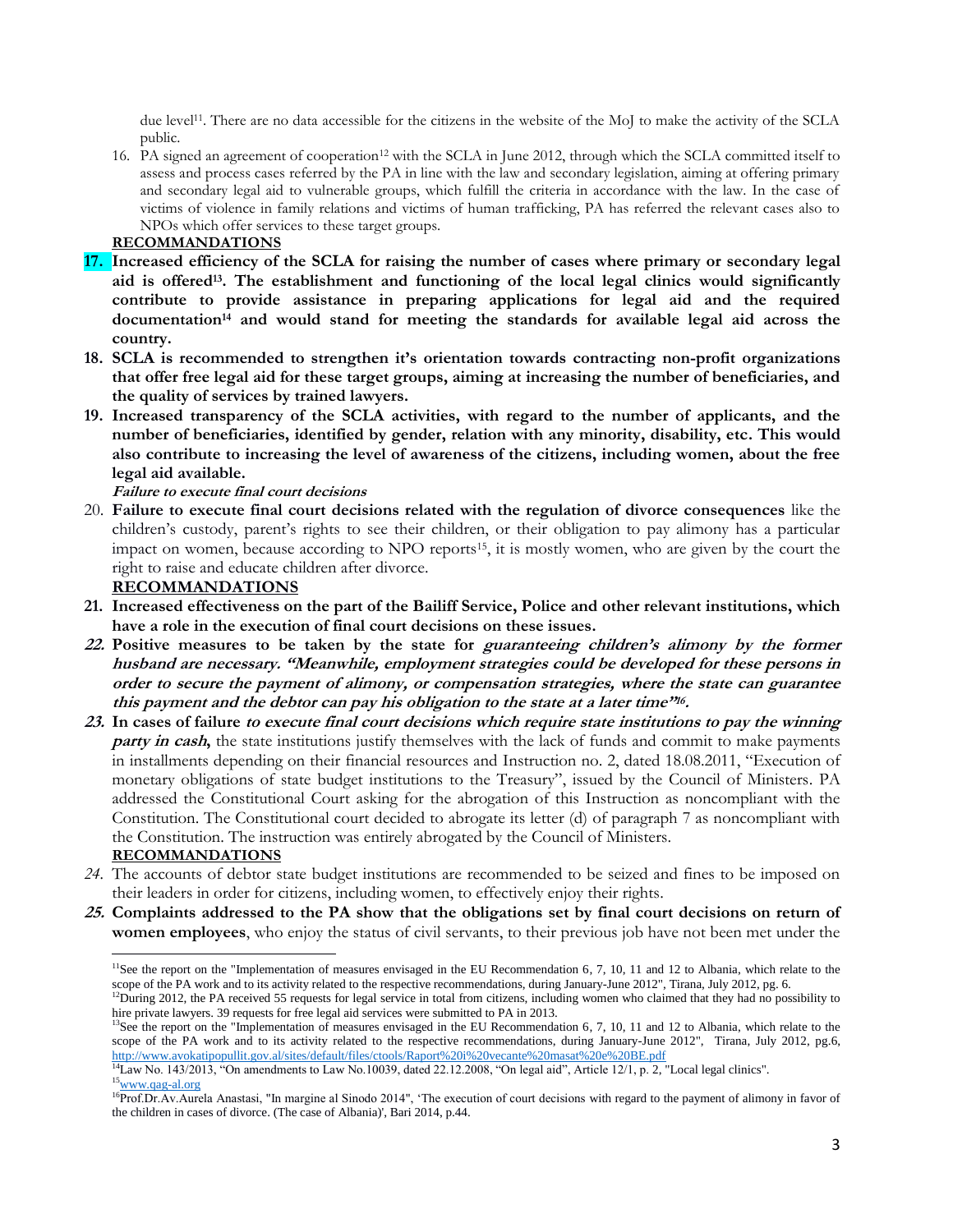excuse that the vacancy had been filled, or the respective work post cut. Such approach has had a negative impact on women, who have had to face such a situation.

**26. Recommendations. An action plan is recommended to be developed for ensuring the execution of court decisions on compensation, and on returning employees to their previous jobs<sup>17</sup> . Multiple discrimination. Article 2 of CEDAW Convention; in relation to paragraph 42 of the CR of the CEDAW Committee***.*

## **Women from the LGBTI community**

27. **The institution of PA has prepared a special report**18, presented to the Assembly of Albania, raising its concern about discrimination in different fields of this community, including women. In the opinion of the PA, legislation on the rights of the LGBTI community needs to be improved.

PA commends the fact that its recommendation submitted on 13.4.2012<sup>19</sup> on introduction of sexual orientation and gender identity as additional causes of discrimination was accepted and reflected on the draft law amending Law no. 147961, dated 12.7.1995, "Labor Code of RoA", as amended, approved by the Council of Ministers on 8.4.2015. By Decision of the Council of Ministers dated 25.05.2016 was adopted "An addittion to DCM no .87 dt.3.02.2016 "Adopting the policy document on social inclusion 2016-2020 along with the National Action Plan for LGBTI people in the Republic of Albanian for 2016-2020".

## **RECOMMANDATIONS**

- 28. **In relation to the legal framework. Legal amendments are recommended to be made to the Criminal Code introducing a more complete definition of the crime of hatred, and amendments to Articles 119/a and 119/b of the Criminal Code, qualifying distribution of homophobic materials and insults made through the computerized network based on sexual orientation and/or gender identity as criminal offences, and amendments made to the Family Code in relation with the cohabitation of people of the same sex and recognition of gender identity by the Law "On civil status". ELDERLY WOMEN**
- 29. Although the lack of data about the elderly women was one of the concerns of the CEDAW Committee for Albania in 2010, CR, p.38, "There is not yet any analysis or statistics about the elderly women and their de facto situation as per the areas of the Convention"<sup>20</sup>.
- 30. The PA has raised its concern about the lack of a law that would improve the quality of life of the third age, and continues to work with the relevant institutions for approving such a law.
- 31. **RECOMMANDATIONS. Legal framework. PA recommends the approval of the Third Age Status. Approving a draft law on the third age, accompanied by its financial cost needs to be considered in the context of the pension, decentralization, and territorial reform. The effects of this draft law on elderly women need to be evaluated.**
- **32. In relation to the de facto situation. Conduct of a thorough analysis and collection of data about elderly people, disaggregated by gender, de facto situation of elderly women in the areas covered by the Convention. These data would serve to take the necessary anti-discrimination measures, and strengthen the social and economic mechanisms by the relevant actors like the MSWY, local government, etc.**

**Roma women** 

 $\overline{a}$ 

- 33. Roma women face direct and indirect discrimination in all the areas covered by the Convention.
- 34. **RECOMMANDATIONS**. **The legal amendments need to ensure a facilitation of the legal criteria for increasing their access to social services, housing, education, participation in the public life in the country, as well as to vocational training and employment programs. Women with Disabilities**

<sup>&</sup>lt;sup>17</sup> Comments and opinions of the People's Advocate on the Council of Europe's 2014 Progress Report for Albania, Tirana 2014, pg.2. Minutes of the meeting of 12.11.2014 of the Committee on Legal Affairs, Public Administration and Human Rights, Hearing session with the People's Advocate on the 2014 Progress Report. p. 3.

<sup>&</sup>lt;sup>18</sup>This report was examined by the Sub-Committee for Human Rights and the Subcommittee for Juvenile Affairs, Gender Equality and DV in December 2014

 $19$  Recommendation no. 116, dated 13.4.2012, addressed to Mr. Spiro Ksera, former Minister for Social Affairs and Equal Opportunities.

<sup>20</sup>The Fourth Periodic Report of the Albanian state on the Convention "On Elimination of all Forms of Discrimination against Women" approved by CMD No. 806, date 26.11.2014. Official Gazette of the RoA No.187/2014, p. 10178.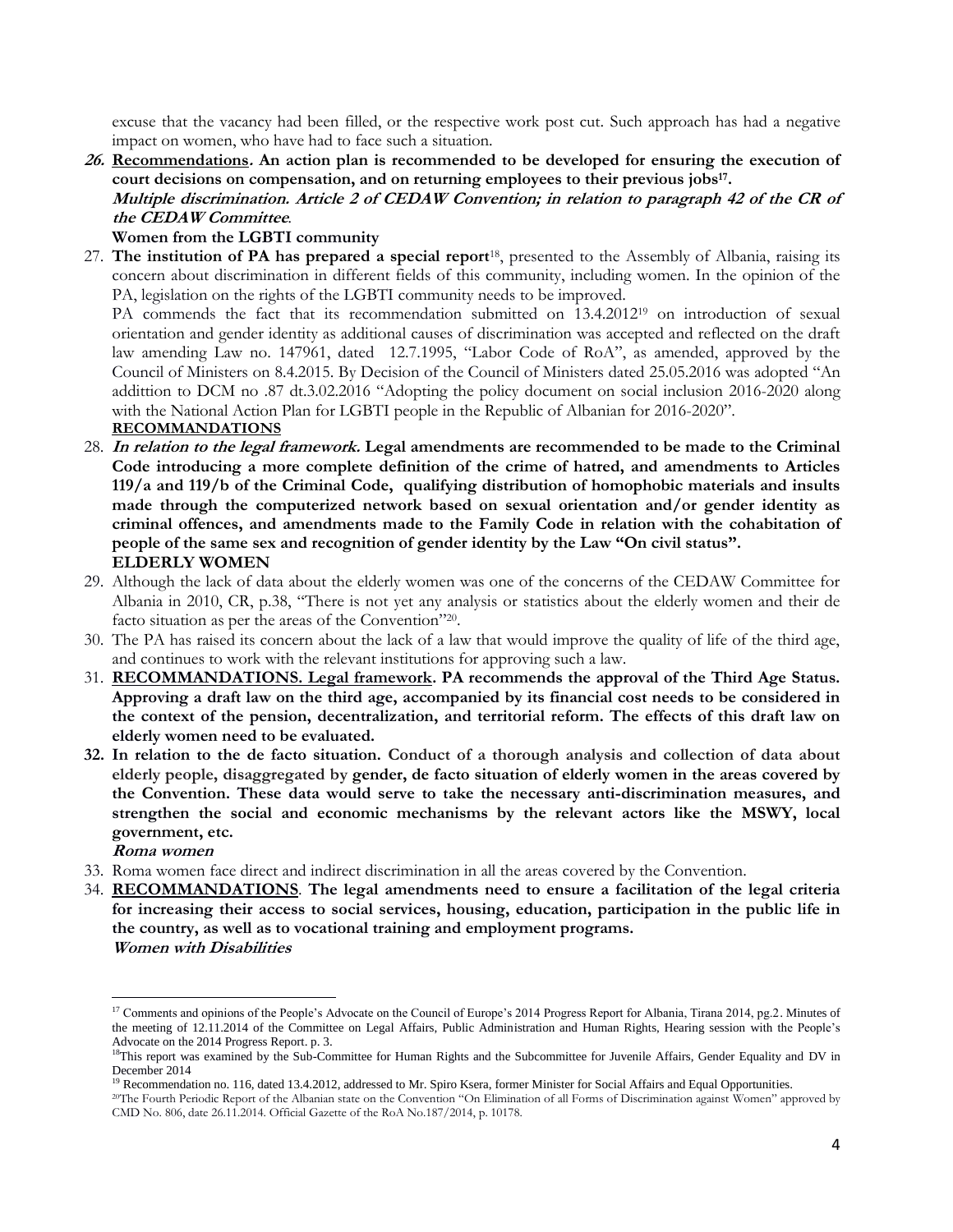**35. Recommendations. In relation to women with disabilities, the PA recommends continuous harmonization of the national legislation with the CRPD. Approval of legal amendments consisting of additional specific provisions to the Code of Criminal Procedures and Code of Administrative Procedures to guarantee access of people with disabilities to the civil court process, criminal court process, and participation in administrative procedures would have its effects on the use of the legal means by women with disabilities, who face double discrimination. There is also a need to introduce specific provisions in the Law on Notaries to guarantee the full and free expression of the will by people with disabilities in drafting a notary act.** 

## **Women in penitentiary institutions**

- 36. Law No. 40/2014 "On amendments to Law No. 8328, dated 16.4.1998, 'On the rights and treatment of prisoners and pre-trial detainees', as amended" has provided the obligation to treat women pre-trial detainees and prisoners by respecting their fundamental rights and freedoms, and without discrimination.
- 37. The PA institution has found during the inspections that some of the problems that women facing in the penitentiary institutions until 2014 such as over-population, poor infrastructure of the buildings, lack of appropriate rooms for meetings with their children, etc., were resolved by adopting on December 2014 the penitentiary institution "Ali Demi" in Tirana strictly for woman pre-detainees and detainees. At the inspection to this institution on 2015 was concluded that woman at this penitentiary institution face with the need for a more qualitative legal service, problems in meetings with the children hosted on social care institutions, lack of treatment with personal hygiene products, etc. Furthermore the women who are entitled by a court decision, to mandatory health medication in a hospital environment, due to the lack of the Forensic Institution are kept in the special sector created at this Penitentiary Institution as well as at the Prisons Health Institution in Tirana, in contradiction with the law and the international standards for the Mental Health.

During its inspection of the Prison Health Institution, the PA found that patients were not separated into special sectors for pre-detainees pending the court decision, and detainees, as required by the relevant standards; there was no proper place for the patients to meet with their adult and minor family members; the internal regime rooms were not equipped with an electronic bell for communication in cases of emergency; the patients' rooms were not equipped properly with furniture, sheets, mattresses, chairs and tables; there was no heating system in place, and here were no common spaces to enable religious, cultural, and sports activities by the psychological-social care sector; and there was no reserve funds allocated to patients suffering from tumour diseases, which require expensive medication, etc.

- 38. **Recommendations. It is recommended that the standards provided for by Law No. 40/2014, "On amendments to Law No. 8328, dated 16.4.1998, 'On the rights and treatment of prisoners and pretrial detainees', as amended" serve as indicators in monitoring the performance of the General Directorate of Prisons and IECDs in relation to the respect for the rights of women sentenced to prison, or pending the court decision as pre-trial detainees.**
- 39. **Respect for the international standards is to be ensured by the GDP and the IECDs in relation with the treatment of persons, who are entitled to mandatory health medication based on a court decision, in special mental health institutions, outside the prison system. Some recommendations for the Institution of Prison Special Health Service of Tirana<sup>21</sup>** are :

Urgent measures for the complete reconstruction of the Institution of Special Health Service of Tirana as an institution that offers mainly health servile, which requires treatment conditions that comply with the standards set by the national legislation and the European Human Rights Convention; Measures for getting additional middle-level medical staff members, taking into account the special category of persons treated by this institution; Measures for getting a dentist as an additional staff member in order to provide patients with adequate dental service; Measures for creating a reserve fund for patients suffering from tumour diseases, whose treatment requires expensive medication; Measures for ensuring additional Police staff for accompanying patients to other hospital centres within the University Hospital Centre without infringing the security conditions.

 $\overline{\phantom{a}}$ <sup>21</sup> Recommendations for the Institution of Special Health Service of Prisons were sent by Letter No. K4/I6-2, dated 22.01.2015.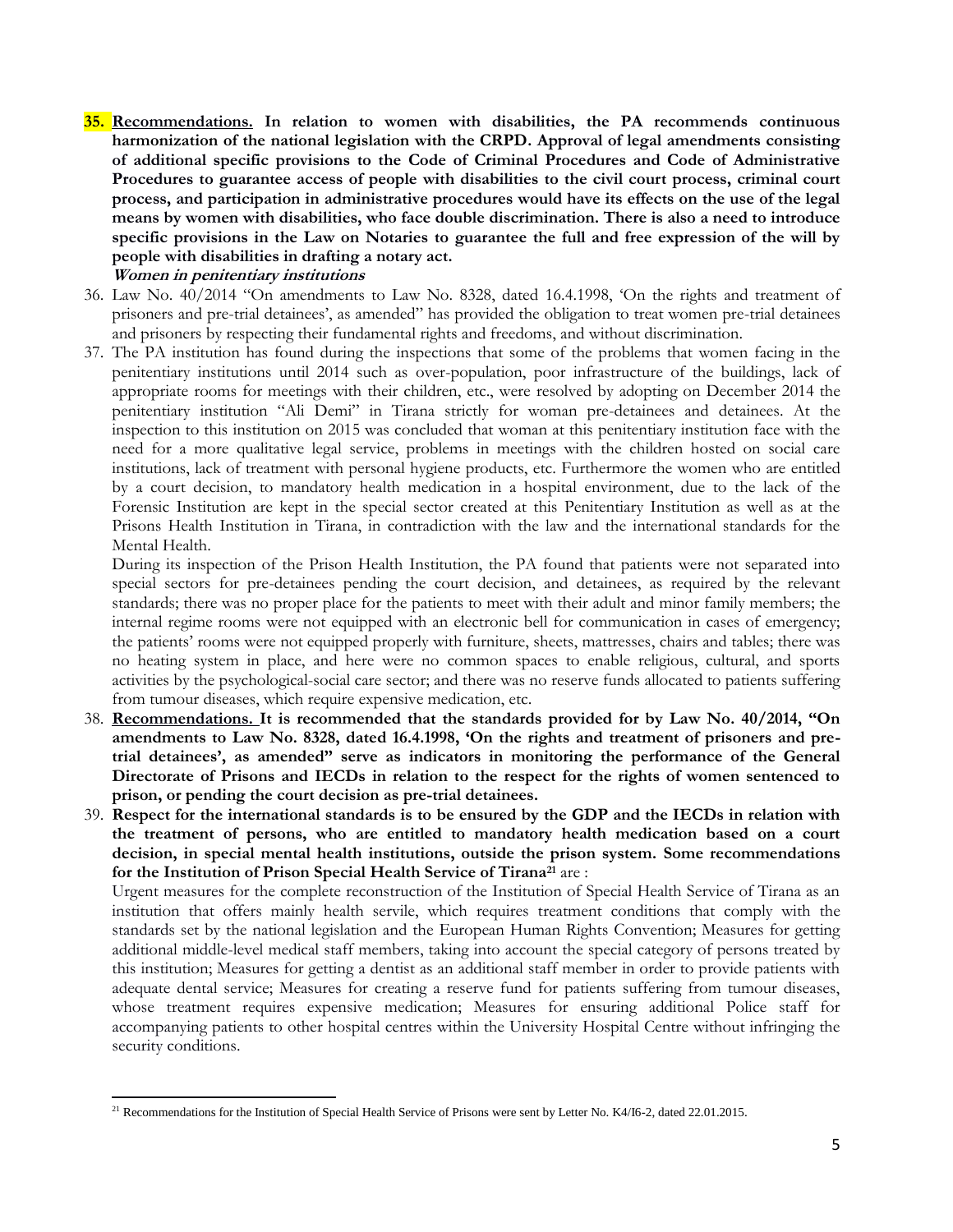- 40. **Some recommendation**s for the Institution for Execution of Criminal Decisions (IECD) Ali Demi<sup>22</sup> are: Measures for equipping the institution with a register for documenting cases of violence; Measures for ensuring frequent contacts of the women pre-detainees and detainees with their lawyer in order for them to be able to become informed about the procedures for benefitting rewarding and special leave, probation service, etc.
- **41. Respect for the international standards is to be ensured by the GDP and the IECDs in relation with the treatment of women, who, based on a court decision, are entitled to mandatory health medication in special mental health institutions, outside the prison system. Establishment of special rooms for women in every Police Commissariat is recommended. Secluded women/girls**
- **42.** The People's Advocate has constantly raised concerns about the enjoyment by secluded individuals, including women, of the right to employment, education, and health care<sup>23</sup>, and the need for guaranteeing such rights through effective measures.

### **Women emigrants**

- 43. "The 2010- 2015 strategy on the reintegration of repatriated Albanian citizens and the action plan" provides for establishment of support mechanisms for women emigrants.
- 44. Returned women emigrants with economic problems benefit from Decision no. 48, dated 16.01.2008, as amended, "On the size and criteria for benefitting from the program for promoting the employment of unemployed jobseekers in difficulties", and decision no. 27, dated 11.01.2012, "On programs of promoting employment of women from special groups", as amended. **Recommendations**
- 45. **It is recommended that the implementation of the "2010- 2015 strategy on the reintegration of repatriated Albanian citizens and its action plan" be regularly monitored also from the gender perspective.**

#### **C. ECONOMIC EMPOWERMENT.**

### **Article 11 of the CEDAW Convention, paragraphs 32, 33 of the Concluding Remarks of the CEDAW Committee in relation to guaranteeing equal and nondiscriminatory rights to work relations. Provision of the women's right to effective protection from every discriminatory action**

46. Women continue to face legal and practical obstacles in claiming compensation for sex and gender based discrimination, including sexual harassment at the work place. Thus, Article 36 of the Law on Protection from Discrimination<sup>24</sup> (2010), "Procedures before court", requires the claimant to bring evidence to support his/her claim for the court to conclude that there has been discriminatory behavior involved in their case. Only after the claimant presents his/her evidence, is the defendant obliged to prove that the facts constitute no discrimination.

PA considers the burden of proof for women in cases of sexual harassment in the work place as an obstacle to effectively using the means available, and recommends that the Labor Code is amended so that the burden of proof for alleged discrimination at work falls on the employer25. This recommendation was accepted. Law nr.136/2015, "On some additions and amendments to Law nr. 7961, dated 12.7.1995, 'Labor Code of the Republic of Albania' as amended, Article 9 states that should the complainant or plaintiff present evidence pointing to grounds for discrimination in the exercise of his/her right to employment and his right to using his/her profession, the person under charges or the defendant has the burden to prove that the right to equal treatment has not been breached. Article 32 of the Labor Code of the republic of Albania also states that following the presentation of evidence pointing to harassment, it is the defendant or the person under charge who has the burden to prove that his/her action were not meant to harass, as well as to produce the relevant facts substantiating the fact that his/her actions were not intended as harassment. PA's recommendation on introducing prohibition of moral harassment of employees by employers in the Labor Code addressed to the MJ and MSWY was also accepted. Law nr.136/2015, "On some additions and amendments to Law nr. 7961, date 12.7.1995, 'Labor Code of the republic of Albania' as amended, in Article 15 stipulates the obligation of the employer to take every necessary measure to prevent harassment in the work place, by

 $\overline{a}$  $^{22}$  Recommendations for the Institution of Execution of Criminal Decisions Ali Demi were sent by Letter No. K4/I35-2, dated 02.09.2015. <sup>23</sup>Special Report of the People's Advocate "Blood food ", pg.7. (no.28/4, dated 22.04.2013) [wwtp://www.parlament.al/web/pub/2013\\_raporti\\_per\\_gjakmarrjen\\_15419\\_1.pdf](http://www.parlament.al/web/pub/2013_raporti_per_gjakmarrjen_15419_1.pdf)

<sup>&</sup>lt;sup>24</sup> Law no. 10221, dated 4.2.2010.

<sup>&</sup>lt;sup>25</sup>People's Advocate, "Road Map" on the implementation of the reforms related to the fulfillment of the five key criteria for Albania's EU integration, pg. 10.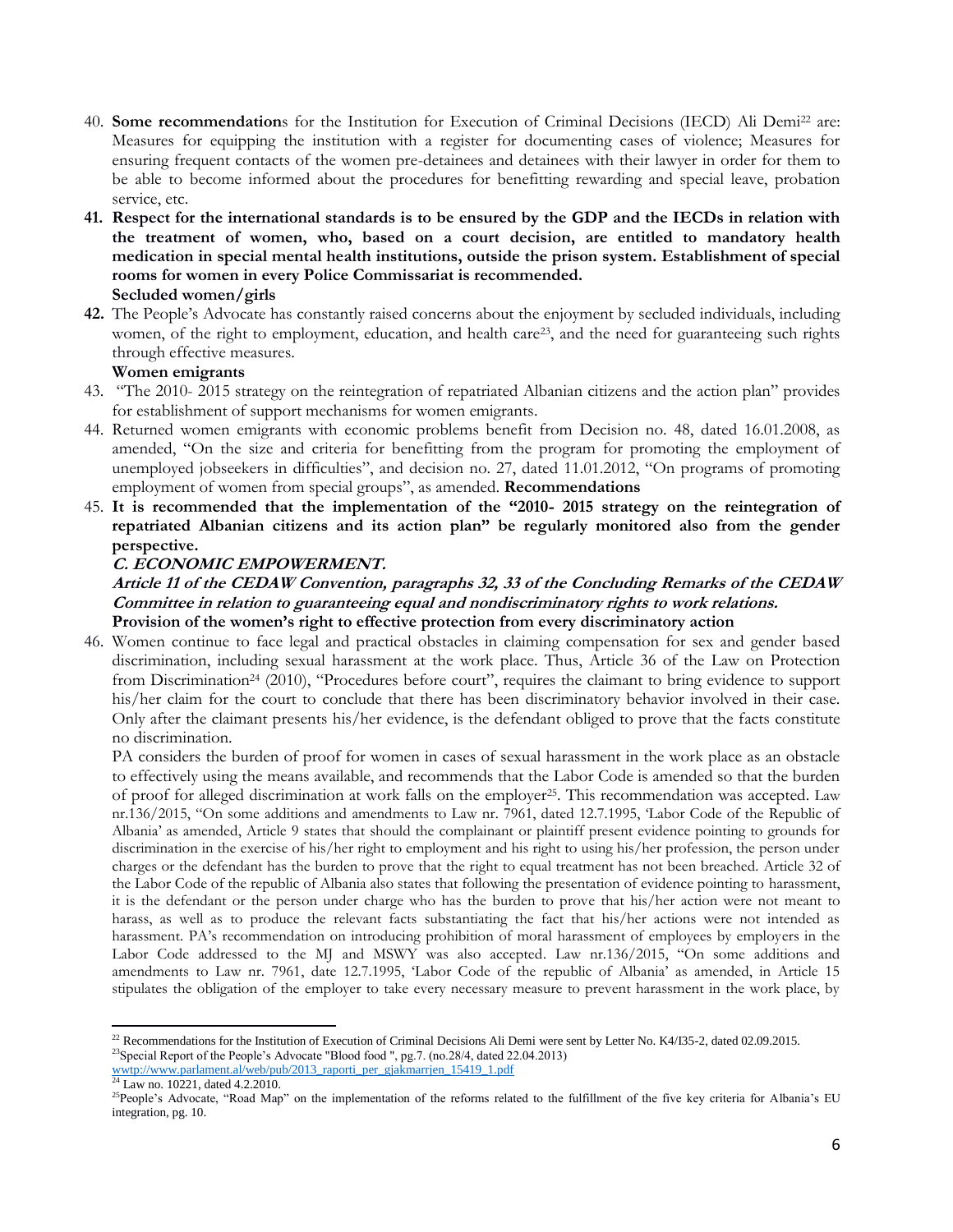him/herself and/or the other employees, as well as his obligation to post in a visible place the legal provisions on moral harassment and the corresponding sanctions. **Including whistleblowers in the Labor Code would serve to identify cases of moral harassment at the work place and address them with the respective structures<sup>26</sup> .**

- **47. Recommendations. Improvement is recommended to be made to the Law on Protection from Discrimination, introducing nationality, a declared intention to discriminate, and help and encouragement of discrimination as additional causes of discrimination. Amendments are also recommended to be made to the Criminal Code on protection from sexual harassment committed by the employer, supervisor, or whoever with whom the victim has a certain status of dependence, as well as protection from moral harassment at the work place.**
- 48. **Continuous training is recommended to be organized with the justice professionals on the EU standards on the burden of proof in cases of discrimination in the work relations, including sexual harassment at work. Awareness about the standards emerging from the CEDAW Convention on equality in the work relations is recommended. GE at work**
- 49. Women face differences in salaries, and they do more hours of unpaid work compared with men.
- 50. **Recommendations**. **The increase of participation of women in vocational education would help reduce gender differences in salaries, orienting women towards better paid professions. Policies promoting inclusion of women in science, technology, etc. as well as the promotion of qualified women at work, promoting the development of women's business, and monitoring the gender effects of policies and legislation on gender equality and nondiscrimination are recommended. In relation to social insurance**
- *51.* The Law<sup>27</sup> "On amendments to Law No. 7703, dated 11.05.1993, "On social insurance in the RoA", as amended (2014), gives every citizen, who, regardless of his gender, has reached the age of 70, has been living in Albania for at least the five last years, does not meet the criteria for any pension from the obligatory social insurance scheme, and has no incomes, or whose incomes from any other source are lower than the incomes from social pension, the right to benefit social pension. *Women, who do not have the number of years of contribution required to benefit pension according to the social insurance law, shall remain without any incomes until they reach the age of 70, i.e. the age when they benefit social pension.*
- *52.* The PA has raised the concern that, "Failure to set a minimum living standard in Albania hinders the establishment of social policies for groups of people in need "28.
- **53. Recommendations. It is recommended that social pensions are benefited upon being granted the right of inclusion in the pension scheme rather than upon reaching the age of 70. The implementation of this recommendation would be beneficial for elderly women, who have not paid the mandatory pension contributions or any volunteer pension contributions.**
- **54. There is a need to declare a minimum living standard, which would serve as the basis for calculating the monthly pension is calculated.**

# E. **Domestic Violence**

*(Articles 1 and 2, and 5 of the Convention on the Elimination of all forms of Discrimination against Women, CEDAW) General Recommendation No. 19 of the Committee on the Elimination of Discrimination against Women, CEDAW)* The national population-based survey *<sup>29</sup>* 2013, on "DV in Albania" shows that 59.4 % of women (more than 1 out of 2 women) reported that they had experienced DV in their marriage/intimate relationship "in their live",, and 53.0 % of women (1 out of 2 women) were "currently" experiencing DV (within the 12 months prior to the interview).

 $\overline{\phantom{a}}$ 

 $^{26}$  These suggestions were sent to the Parliamentary Committee for Legal Affairs, Public Administration, and Human Rights during 2015.

<sup>&</sup>lt;sup>27</sup> Law no. 104/2014, dated 31.07.2014.

<sup>&</sup>lt;sup>28</sup> Comments and opinions of the People's Advocate on the Council of Europe's 2014 Progress Report for Albania, Tirana 2014, pg.4. Minutes of the meeting of 12.11.2014 of the Committee on Legal Affairs, Public Administration and Human Rights, Hearing session with the People's Advocate on the 2014 Progress Report.

<sup>&</sup>lt;sup>29</sup>INSTAT, "DV in Albania", National population-based survey 2013. The report is prepared by Dr. Robin N, Haarr, UNDP International Consultant.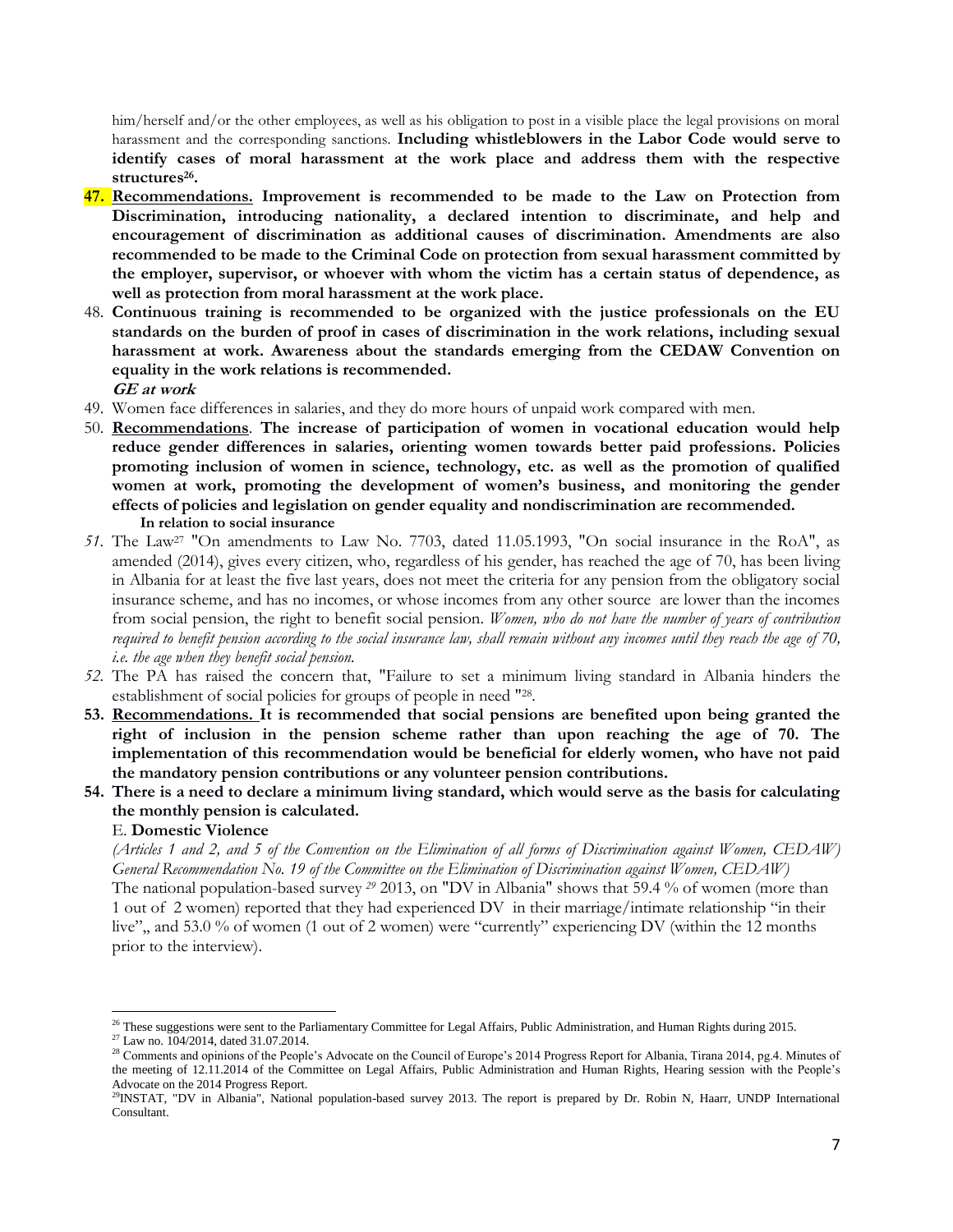- 55. The legal framework. The legal framework addressing DV in Albania has improved during 2010-2014. The law on "Measures against DV " <sup>30</sup> (2006), as amended, has been subject to changes in order to provide faster and more effective prevention and protection from DV. CMD No. 334, dated 17.02.2011, "The coordination mechanism for the referral of cases of DV and its operation procedures" envisaged the establishment of a Coordination Mechanism for referring cases of DV. Special laws are in place aiming at extending the range of beneficiaries of legal and financial aid, etc., including victims of DV. The amendments made to the Criminal Code by Law No. 23/2012 and Law No. 144/2013, envisage DV as a criminal offence, addressing different forms of DV with legal remedies, they stipulate harsher punishment for perpetrators and perpetrators are punished even in case the victim withdraws from the proceedings.
- **56. Recommendations. The ratification by the Albanian Government of the Council of Europe Convention "On Preventing and Combating Violence against Women and DV" requires harmonization of the national legislation with the standards stipulated in the convention on the range of subjects who enjoy legal protection against DV, compensation of victims of DV, benefiting of services regardless of victims' report, etc, information of the victim when the perpetrator escapes or is temporarily or permanently released, etc. The PA has recommended that a provision on "Moral harassment at home" is introduced in the Criminal Code, which has not yet been approved by the Assembly of Albania.**

**Establishment and strengthening of the coordination and referral mechanism for cases of DV.** 

- 57. The establishment and operation of the Coordination and Referral Mechanism (NRM) for cases of DV has improved the management of such cases at the local level. However, even though there is a NRM in 27 municipalities<sup>31</sup>, coordination of the work among the relevant actors, and the members of the NRM in some of them leave to be desired. The lack of NRMs in all municipalities of the country makes women victims of DV face a high level of risk in the absence of a multi-disciplinary approach.
- 58. There is lack of services like accommodation or 24/7 hotlines, etc. at the local level for the victims of DV, making the fulfillment of obligations by the members of the NRMs more difficult. By Decision of the Council of Ministers, dated 8.06.2016 the Albanian Government has adopted "Standards of the National Counselling Line for victims of domestic violence". "There is no detailed legal framework to directly support the contracting, delegation, or procurement of NGOs by the local government units for social services."<sup>32</sup>
- 59. **Recommendations**. **It is recommended that the existing NRMs are strengthened and new ones established in all local government units in order to effectively prevent DV, and ensure protection from it. <sup>33</sup>**
- **60. Measures envisaged in the National policies on Gender Equality and Reduction of Gender Based Violence and DV that require the setting of procedures and possibilities to subcontract NPOs for the provision of services<sup>34</sup> are recommended to be implemented.**
- **61. Gender issues must be part of the local policies and action plans, and allocated proper budgets. Services for victims and rehabilitation programs for perpetrators must be made available. Implementation of the criminal legislation on protection from DV.**
- 62. Murders in the name of honor represent a concern of the institution of the PA, presented also in the Fourth National Periodical Report on the implementation of CEDAW Convention, which reports 17 cases of murders of women in family relations in 2013<sup>35</sup> .
- 63. The PA raises the concern about the criminal proceedings against DV perpetrators, who have exercised psychological and sexual violence against women, which are difficult to prove. In practice, there is hesitation

<sup>32</sup>[http://www.qag-al.org/WEB/publikime/kontraktimi\\_ojf.pdf](http://www.qag-al.org/WEB/publikime/kontraktimi_ojf.pdf)

 $\overline{a}$  $30$  Law no. 9669, dated 18.12.2006, "On measures against DV".

 $31$ The  $4<sup>th</sup>$  National Periodic Report on the implementation of the Convention on the "Elimination of all forms of Discrimination against Women", approved by CMD No.806, dated 26.11.2014. The Official Journal of the RoA no.187/2014, p.10183.

<sup>&</sup>lt;sup>33</sup>The PA Special Report No.208 dated 24.07.2012, "Violence against Women and the Activity of the PA", July 2012, pg. 36.

<sup>&</sup>lt;sup>34</sup> The PA Special Report No.208 dated 24.07.2012, "Violence against Women and the Activity of the PA", July 2012, pg. 37.

<sup>&</sup>lt;sup>35</sup>Fourth National Periodical Report on the implementation of the CEDAW Convention, approved by CMD No.806, dated 26.11.2014. Official Gazette of RoA no.187/2014, p. 10186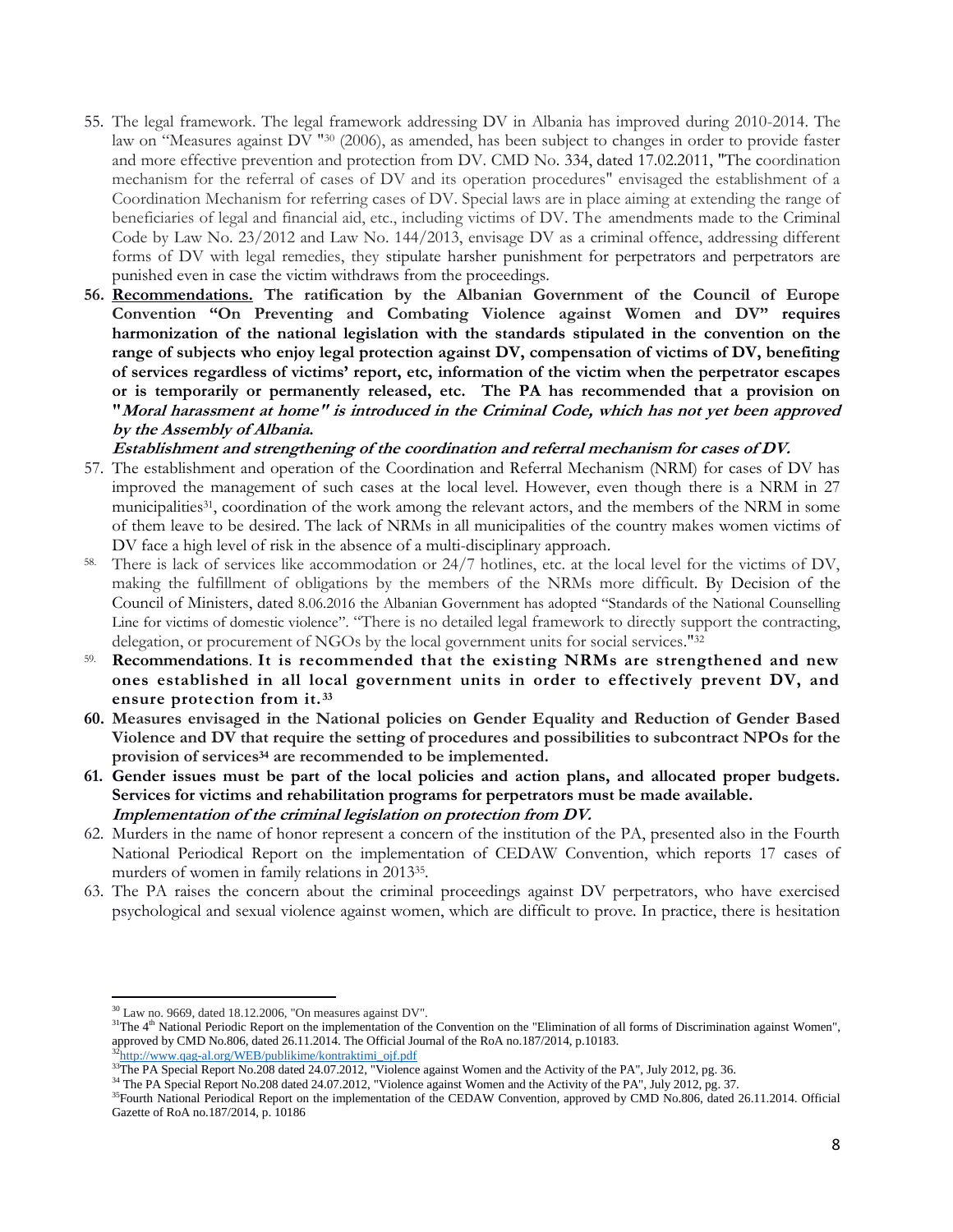to report sexual violence between spouses. There has been one case of violent sexual relations between spouses reported and registered (2013)36".

- 64. The violation of IPOs/Pos reflects clearly the problems with the coordination of work among the actors responsible for ensuring their enforcement. Referring to the Forth National Report on the implementation of CEDAW Convention, the number of violations of POs has increased in 2011, 2012, and 2013. There have been registered 86 violations of POs for 2011, 119 for 2012, and 138 for 201337". **Recommendations**
- **65. It is recommended that cases of DV, not only those of physical, but other forms of violence as well like psychological and sexual, are effectively prosecuted.**
- **66. The victims' right to compensation needs to be effectively realized not only based on the civil and administrative law, but also as part of a sanction provided by the criminal law.**
- **67. The Code of Criminal Procedures needs to be amended so that it defines the status of the victims of violent crimes and their rights like the right to information, representation in court by a lawyer, etc, and the role of the relevant authorities with regard to guaranteeing victims' rights in the spirit of the international standards embraced by the Albanian state. The recommendation on amendments to the Code of Criminal Procedures has already been sent to the MJ, and they are expected to be approved.**
- **68. An analysis of the causes of violation of the IPOs/Pos is necessary for identifying the responsibility of the Bailiff Office, Police, and municipal social service offices.**
- **69. Capacity building. Continuous training is recommended to be delivered by the School of Magistrates to the legal professionals on the special forms of DV like psychological, sexual, and other forms of violence, ensuring an approach towards the victims of the criminal offences.**
- **70. Punish ability. It is recommended that the relevant actors, who do not meet their legal obligations in addressing cases of DV, are made accountable.**

# **ACCESS TO ECONOMIC BENEFITS AND SOCIAL SERVICES<sup>38</sup> (Article 13 of the CEDAW Convention, paragraph no.36 & 37 of the CR).**

- 71. The legislation on social aid and services improved during the reporting period, offering *de jure* more opportunities for increasing women's access to such benefits and services. However, women heads of families have been excluded from the economic aid scheme in a number of cases. In 2014, PA received 72 complaints from women about rejection or interruption of economic aid. PA has contributed to solving such complaints through its recommendations for the local government units and for the State Social Service. PA has recommended a review of the weighted formula used for assessing the eligibility of applicants for economic aid, and the size of aid they benefit.
- 72. Complaints addressed to the PA show that there have been months of delay with payments made by the local government to people with disabilities, including women. All the complaints were solved by enabling the allocation of the respective funds.
- 73. PA notes that the size of the economic aid benefitted from women heads of families, victims of DV, and the victims of human trafficking is not sufficient to address their rehabilitation needs.
- 74. Although the law envisages access of citizens, including women, to social services, the actual situation leaves to be desired when it comes to the geographic distribution of the social services, and the actual access that vulnerable women enjoy.

**Recommendations**

 $\overline{a}$ 

- **75. Aid to victims of DV and human trafficking needs to be sufficient to serve their rehabilitation needs.**
- **76. The local government needs to make the payment of the economic aid, disability, and payments to other people in need, including women, in a timely manner.**

<sup>&</sup>lt;sup>36</sup>Fourth National Periodical Report on the implementation of the CEDAË Convention, approved by CMD No.806, dated 26.11.2014. Official Gazette of RoA no.187/2014, p. 10186.

<sup>&</sup>lt;sup>37</sup>Fourth National Periodical Report on the implementation of the CEDAË Convention, approved by CMD No.806, dated 26.11.2014. Official Gazette of RoA no.187/2014, p. 10184.

<sup>&</sup>lt;sup>38</sup>This part addresses issues related with Article 4 of CEDAË Convention, and paragraph 37 of the CRof CEDAW Committee on Albania in 2010, too.